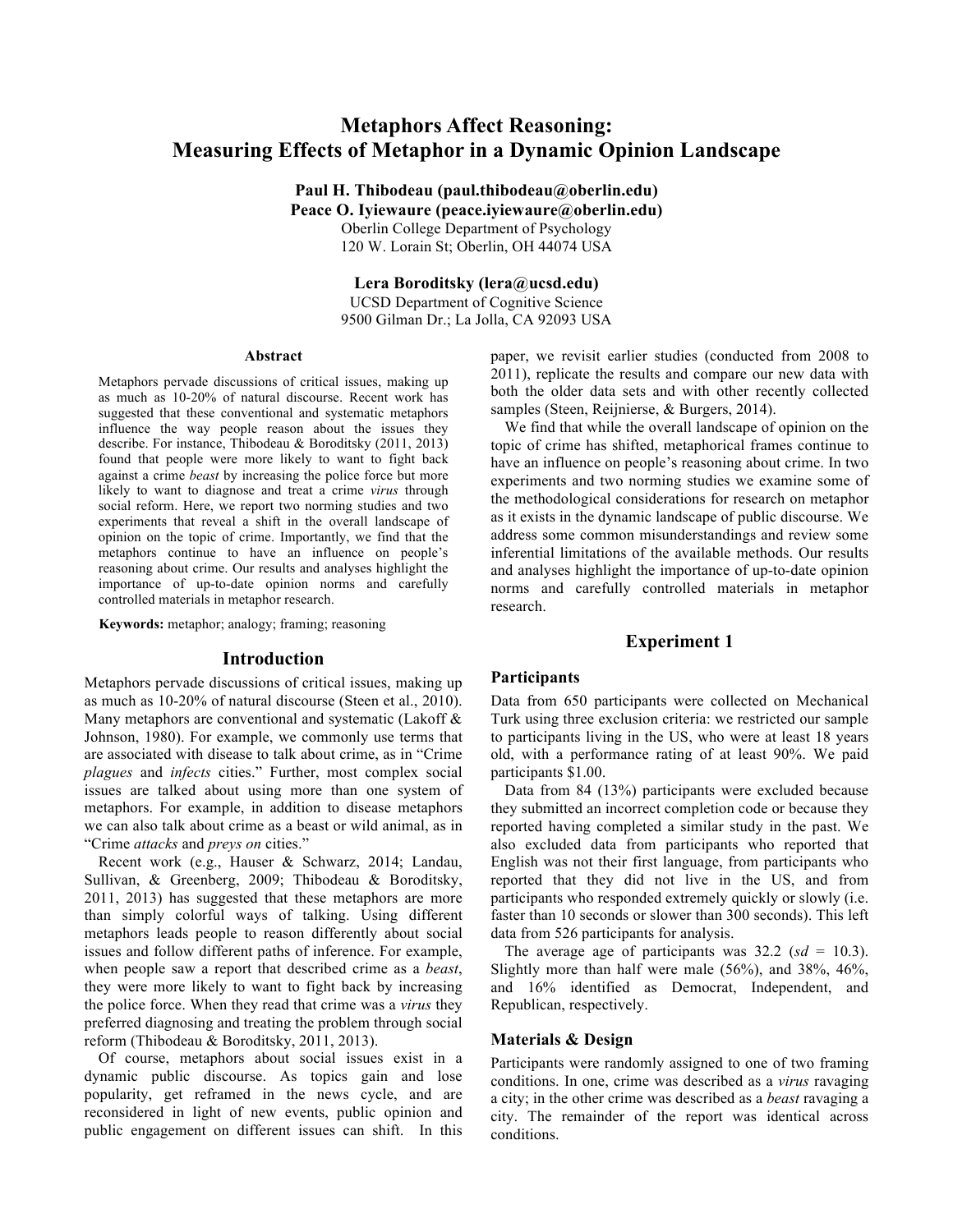Crime is a {beast/virus} ravaging the city of Addison. Five years ago Addison was in good shape, with no obvious vulnerabilities. Unfortunately, in the past five years the city's defense systems have weakened, and the city has succumbed to crime. Today, there are more than 55,000 criminal incidents a year - up by more than 10,000 per year. There is a worry that if the city does not regain its strength soon, even more serious problems may start to develop.

After reading the report participants were asked what they thought Addison should do to address the problem by rank ordering the response options listed below.

- 1.Increase street patrols that look for criminals.
- 2.Increase prison sentences for convicted offenders.
- 3.Reform education practices and create after school programs.
- 4. Expand economic welfare programs and create jobs.
- 5. Develop neighborhood watch programs and do more community outreach.

The amount of time that participants spent reading and ranking the responses was recorded. Participants were also asked a set of background demographic questions, including their age, sex, educational background, first language, geographic location, and political affiliation.

#### **Norming Study: Participants, Materials & Design**

A separate group of 250 participants were asked to complete two tasks<sup>1</sup>. In one, they were asked to rate the degree to which each of the five policy responses emphasized enforcement versus reform using a 101-point scale  $(-50 =$ completely reform-oriented; 50 = completely enforcementoriented).

Participants were also asked to match policy approaches to metaphors. They were told that two politicians were using different metaphors (i.e. *virus* or *beast*) to support different policy interventions for a crime problem. Participants were presented with the five policies listed above and asked to match each one to *virus* or to *beast*.

The order of the policy options in both of the norming tasks was randomized. The matching task always preceded the rating task.

## **Norming Results**

**Ratings** Analyses in prior work (Steen et al., 2014; Thibodeau & Boroditsky, 2011, 2013), coded the policy responses into two categories: those that were enforcementoriented and those that were reform-oriented. To establish an empirical basis for this coding Thibodeau & Boroditsky (2013) collected ratings of the five policy approaches along a dimension of enforcement versus reform. In that study, the

"patrols" (*M* = 87.21, *sd* = 13.5), "prison" (*M* = 85.11, *sd* = 22.37), and "neighborhood watch" ( $M = 58.69$ , sd = 25.77) options were viewed as enforcement-oriented (i.e. above the midpoint, 50, of a scale that ranged from 0, very reform oriented to 100, very enforcement-oriented). The other two response options – "education" ( $M = 17.14$ , sd = 27.13) and "economy" ( $M = 20.82$ , sd = 30.93) – were, on the other hand, viewed as reform-oriented. However, Thibodeau & Boroditsky (2013) noted that the "neighborhood watch" "option was not rated as extreme as 'street patrols' or 'prison sentences' suggest[ing] that it may represent a more balanced approach" (p. 4).

There are several important differences in the sociopolitical context today (i.e. in 2014) relative to when the initial experiments and norming studies were conducted (i.e. between 2008 and 2011). For instance, an economic crisis was at its peak when the initial samples were collected. In addition, the initial studies pre-dated salient incidents related to race, policing, and social justice that were major news issues in 2013 and 2014. Have people's interpretations of the issues and stimuli changed?

We found that the options that had been rated as strongly enforcement-oriented in the past were rated as strongly enforcement-oriented by the current sample: "patrols" (*M* = 86.901, *sd* = 14.965), and "prison" (*M* = 87.479, *sd* = 18.351). We also found that the options that had been rated as strongly reform-oriented in the past were rated as strongly reform-oriented by the current sample: "economy"  $(M = 14.752, sd = 21.522)$  and "education"  $(M = 15.372, sd$  $= 21.578$ .

The "neighborhood watch" option, however, was rated as more reform-oriented  $(M = 36.736, sd = 28.556)$  in the current study, significantly below the midpoint of the scale,  $t[241] = 7.226$ ,  $p < .001$ , and significantly different from how it was rated in earlier studies, *t*[46.936; variances not assumed to be equal;  $n_1 = 35$ ,  $n_2 = 242$ ] = 4.643, *p* < .001. Note that ratings for the other four policy options did not change significantly over this time (all *p*s > .2).

**Matching** Although the distinction between enforcement and reform is an important one, it may not be the best way to think about the relationship between the metaphors and interventions. As we have argued, our theory is that the frames should make people more likely to select policies that are congruent with the entailments of the metaphors.

Figure 1 illustrates how participants viewed the relationships between the policies and metaphors in the current study<sup>2</sup>. Five separate repeated measure logistic regressions revealed that participants were more likely to match the "economy",  $\chi^2(1) = 38.666$ ,  $p < .001$  ( $B = -1.694$ , *SE* = .304, *p* < .001), "education",  $\chi^2(1) = 27.07$ , *p* < .001 (*B*  $= -1.469$ , *SE* = .308, *p* < .001), and "neighborhood watch", *χ 2* (1) = 22.429, *p* < .001 (*B* = -1.262, *SE* = .284, *p* < .001)

<sup>&</sup>lt;sup>1</sup> Data from 8 participants were excluded because they submitted an incorrect completion code.

<sup>&</sup>lt;sup>2</sup> Note that a similar norming study was reported by Thibodeau  $\&$ Boroditsky (2013); however, the "neighborhood watch" option was not included in the response set because we had not included it as a response option in most of our experiments.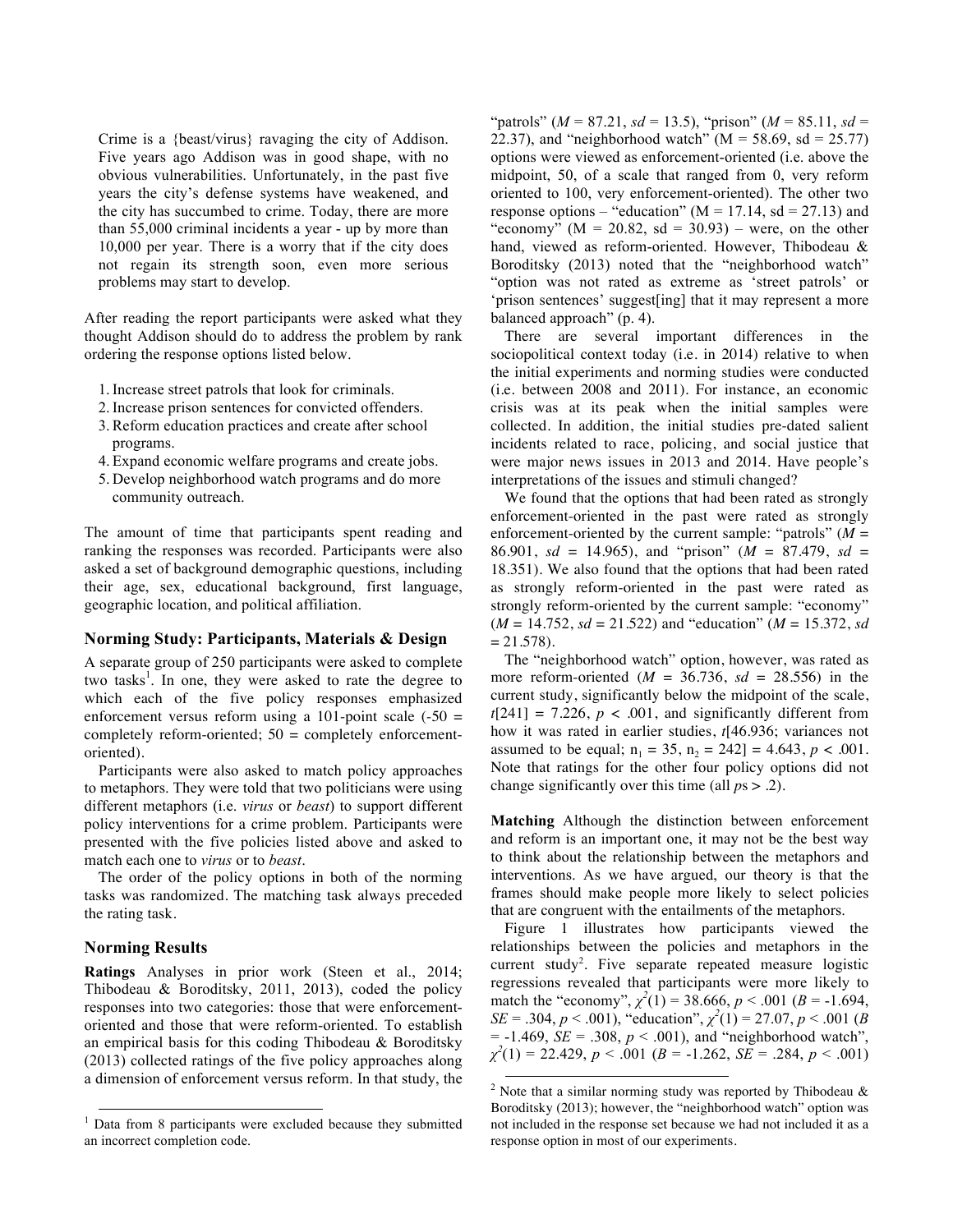policies to the *virus* frame; participants were more likely to match policies that emphasized "patrols",  $\chi^2(1) = 37.085$ , *p*  $< .001$  ( $B = 1.269$ ,  $SE = .217$ ,  $p < .001$ ), and "prison" sentences,  $\chi^2(1) = 48.529$ ,  $p < .001$  ( $B = 1.562$ ,  $SE = .241$ ,  $p$ < .001) to the *beast* frame.

This analysis suggests that policies that address the economy, educational system, and neighborhood watches are viewed not only as more reform-oriented but should be coded as congruent with the *virus* frame. In contrast, policies that emphasize increasing police patrols and extending prison sentences should be coded as congruent with the *beast* frame.

In several analyses below, we report the results of two methods for coding the policies: one that is consistent with the older set of norms (collected in 2011, reported in Thibodeau & Boroditsky, 2013), in which the "neighborhood watch" option is categorized as consistent with the *beast* metaphor; and one that is consistent with the results of the more recent norming study, in which the "neighborhood watch option" is categorized as consistent with the *virus* metaphor.



**Figure 1**. The proportion of policy responses that were matched to the *beast* and *virus* metaphors. Error bars reflect 95% confidence intervals.

### **Reanalyzing Previously Published Data**

In addition to the new data collected in Experiment 1, we also analyzed data from a very similar study conducted by another laboratory in 2014 (Steen et al. 2014; Experiment 43 ). These data were collected close in time to our new sample and norming studies (i.e. these data were collected in August of 2014; the norming study and current experiments were conducted in December of 2014).

#### **Modeling Data**

Many of the analyses that we report involve fitting logistic regression models with several predictors. The primary benefit of fitting logistic regression models is that we can include demographic characteristics as covariates. This is important as Thibodeau & Boroditsky (2011, 2013) found

that people with, for instance, different political affiliations tended to think differently about crime and were affected differently by the frames. To find the best models for the data, we utilized a stepwise model selection algorithm from the MASS library in *R* (Ripley et al., 2014). This algorithm takes a maximally parameterized model and tests alternatives that include subsets of predictor variables by comparing AIC values (by both pairing down from the maximally parameterized one and working up from the minimally parameterized one; Jaeger, 2008; Venables & Ripley, 2002).

For consistency, we fit the same maximally parameterized model in every analysis, which included tests of main effects by frame (*beast* or *virus*), time spent reading the report, political affiliation (Democrat, Republican, Independent), age, sex, and education and interactions between the frame and covariates (e.g., the frame and political affiliation). As a result, in most cases the initial model included 14 parameters. We report the best fitting model with an index of fit (AIC) as well as the AIC for the maximally and minimally parameterized models.

#### **Results**

We first present analyses based on the full distribution of responses. We then analyze the data as dichotomously coded according to old opinion norms (collected in 2011), and new opinion norms (collected in 2014).

**The Full Distribution of Responses** We found that the metaphor frames affected peoples' responses on data pooled from Experiment 4 of Steen et al.,(2014) and data from the current Experiment 1,  $\chi^2(4, \text{ N=876}) = 16.346, p = .003,$ Cohen's  $w = .14$ . Analyzed separately, we found a marginal effect in Experiment 4,  $\chi^2(4)$ , N=350) = 8.609,  $p = .072$ , Cohen's  $w = .16$ , and a significant effect in our Experiment 1,  $\chi^2$ (4, N=526) = 13.075,  $p = .011$ , Cohen's  $w = .16$  (see Figure 2).

To determine which response option(s) drove the omnibus effect, we conducted five post-hoc chi-square tests of independence  $(a = .01)$ : one for each response option by constructing five separate 2 (frame: *virus* or *beast*) by 2 (option chosen: yes or no) frequency tables. This analysis revealed that the effect was driven by the "neighborhood watch" option,  $\chi^2(1, N=526) = 13.728$ ,  $p < .001$ .

That is, people who read that crime was a *virus* were more likely to endorse the proposal to "Develop neighborhood watch programs and do more community outreach," than people who read that crime was a *beast*. Although the "neighborhood watch" option was coded as enforcementoriented in prior work, and therefore congruent with the *beast* frame, as we described above, it is currently viewed as more reform-oriented and consistent with the *virus* frame.

In our earlier samples that included the "neighborhood watch" option (i.e. Thibodeau & Boroditsky, 2013, Experiments 3 and 4), the overall distribution of choices differed from that of the more recent samples (see Figure 2), *χ2* (4, N = 1,400) = 61.281, *p* < .001. Bonferroni-corrected (*α*

 $3$  Experiment 4 was the only study with a sufficiently large sample to be able to detect an effect of metaphorical frame.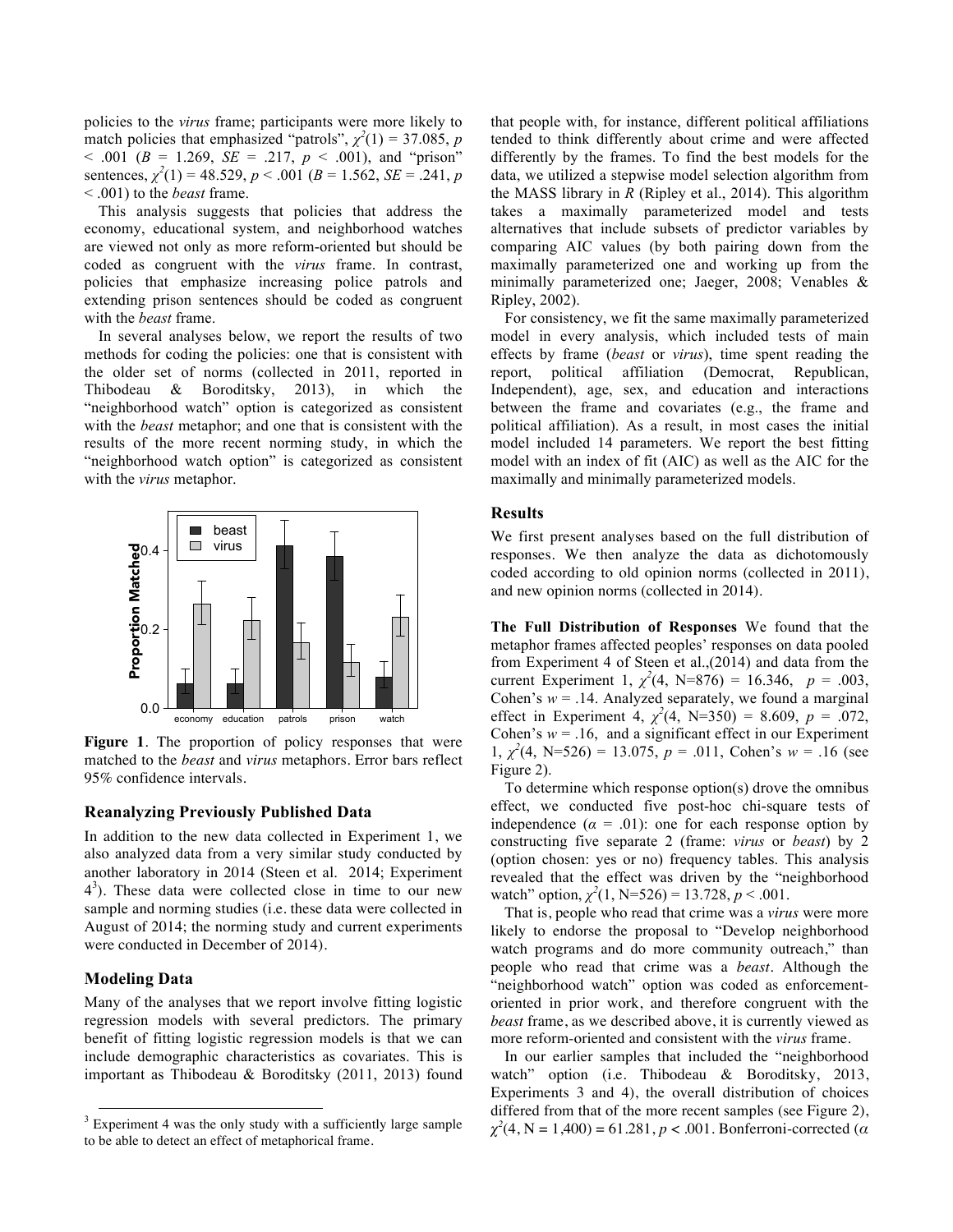$= .01$ ) post-hoc tests revealed that, in the past, people were more likely to endorse policies that emphasized the "economy" (32.3% vs. 21.1%),  $\chi^2(1) = 24.626$ ,  $p < .001$ , and "prison sentences" (13.5% vs. 6.9%),  $\chi^2(1) = 19.255$ , *p* < .001; they were less likely to endorse policy approaches that emphasized "neighborhood watches" (15.8% vs. 26.2%),  $\chi^2(1) = 21.646$ ,  $p < .001$ . There was not a significant difference in the proportion of people who endorsed "education" (17.7% vs. 19.5%),  $\chi^2(1) = .645$ ,  $p =$ .422, or "street patrols" (20.6% vs. 26.3%),  $\chi^2(1) = 6.194$ , *p*  $=.013.$ 



**Figure 2**. The distribution of policy choices by metaphor frame for three samples: a. Experiment 4 of Steen et al. (2014); b. the current Experiment 1; and c. data pooled from Thibodeau & Boroditsky (2013) Experiments 3 and 4. Error bars denote 95% confidence intervals.

This difference suggests that there may have been a cultural shift in how people conceptualize aspects of crime (including neighborhood watch programs, prison, and policing), the economy, and education over the past six years.

To understand how these cultural shifts may have affected the interpretation of results reported in Steen et al., (2014)

as either enforcement- or reform-oriented we dichotomized the responses according to both sets of opinion norms.

**Coded Responses** When data from Steen et al., (2014) and our Experiment 1 were coded according to 2011 opinion norms, with the "neighborhood watch" option categorized as enforcement-oriented and consistent with the *beast* metaphor, we did not find the predicted effect of the metaphor frame (AIC = 1164.2; AIC $_{\text{Max}}$  = 1192.6; AIC $_{\text{Min}}$  = 1194.6).

In fact, on this coding scheme, people who read that crime was a *virus* appear more enforcement-oriented (*B* = 1.031, *SE* = .478,  $p = .031$ , as do older participants ( $B =$ 0.042,  $SE = .011$ ,  $p < .001$ ), and Republicans (who appear more enforcement-oriented than Democrats,  $B = .791$ ,  $SE =$ .220,  $p < .001$ , and Independents,  $B = .537$ ,  $SE = .218$ ,  $p = .001$ .014).

That is, the apparent effect of the metaphor frame was exactly the reverse of what we found in prior work. To examine whether this apparent discrepancy was due to an outdated coding scheme, we examined the same data but this time coding the responses according to new norming data (AIC = 1060.9; AIC<sub>Max</sub> = 1074.0; AIC<sub>Min</sub> 1096.7).

This model revealed an effect of the metaphor frame in  $\epsilon$  the predicted direction. People who read that crime was a *virus* were more likely to prefer a policy response that was consistent with the *virus* metaphor (i.e. to be more reformoriented),  $B = -.474$ ,  $SE = 231$ ,  $p = .041$ : 34.0% of participants who read that crime was a *beast* chose an enforcement-oriented response compared to 29.6% of participants who read that crime was a *virus*. Participants were 4.9 and 5.1 percentage points more likely to choose an enforcement-oriented response in Steen et al., (2014)'s Experiment 4 and our Experiment 1, respectively.

> In addition, Republicans were more likely to be enforcement-oriented than Independents,  $B = .888$ , *SE* .208, *p* < .001, and Democrats, *B* = 1.008, *SE* = .213, *p* < .001. On average, Republicans choose an enforcement-oriented response 50.7% of the time; Independents and Democrats choose an enforcement-oriented response 29.6% and 26.6% of the time, respectively.

> Separate analyses on the data from Experiment 4 of Steen et al., (2014) and the current Experiment 1 reveal consistent results. Both data sets show the predicted effect of metaphorical frame on people's policy preferences, replicating prior findings (Thibodeau & Boroditsky, 2013). The apparent discrepancy reported in Steen et al., (2014) was introduced because the coding scheme relied on outdated opinion norms.

#### **Experiment 2**

To further investigate the reliability of the framing effect and to ensure that it could be elicited in the absence of the relatively ambiguous "neighborhood watch" option, we conducted a follow-up experiment in which participants were asked to choose between two policy approaches.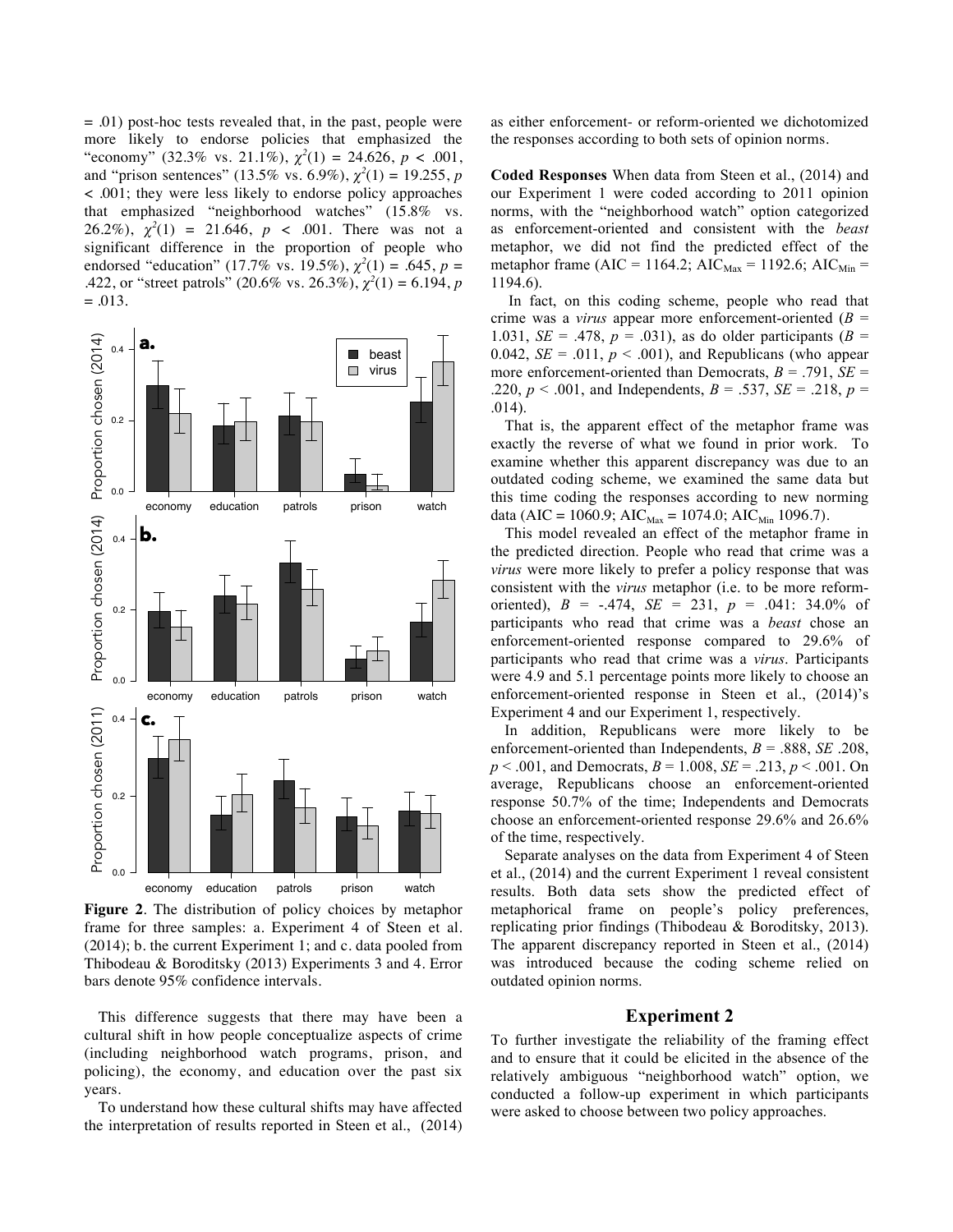### **Participants**

Data from 650 participants were collected on Mechanical Turk, using the same exclusion criteria as in Experiment 1. Data from 109 participants were excluded for one of the reasons listed in Experiment 1, leaving data from 521 participants for analysis.

The average age of participants was  $32.6$  ( $sd = 10.9$ ). Slightly more than half were male (53%), and 41%, 43%, and 16% identified as Democrat, Independent, and Republican, respectively.

## **Materials & Design**

The materials and design for Experiment 2 were identical to those of Experiment 1, except that participants were asked to choose between two policy responses: "patrols" and "education". We chose these two policy options because they clearly differed along the two relevant dimensions: the "patrols" option was viewed as more consistent with the *beast* frame and more enforcement-oriented; the "education" option was viewed as more consistent with the *virus* frame and more reform-oriented. In addition, both of these response options were widely endorsed in previous experiments, unlike, for instance, the "prison" option.

### **Results**

In this case, we found that 54.4% of policy preferences were congruent with the metaphor frame (i.e. on coding the "patrols" option as congruent with the *beast* metaphor and the "education" option as congruent with *virus*),  $\chi^2(1, N =$ 521) = 4.240,  $p = .039$ ,  $w = .09$ . Republicans were more enforcement-oriented than Democrats,  $B = .921$ ,  $SE = .282$ ,  $p = .001$ , and Independents were more enforcement-oriented than Democrats,  $B = .538$ ,  $SE = .197$ ,  $p = .006$  (AIC = 702.5; AIC<sub>Max</sub> = 714.0 AIC<sub>Min</sub> = 712.2).

That is, 61.0% of participants who read that crime was a *beast* preferred a policy that emphasized increasing "patrols" over reforming "education." In contrast, 53.4% of participants who read that crime was a *virus* preferred the enforcement-oriented policy. For context, 70.7% of Republicans, 61.1% of Independents, and 48.8% of Democrats preferred the enforcement-oriented approach.

### **General Discussion**

In summary, these analyses reveal a reliable effect of a metaphor frame on a policy judgment: on both coded and raw (i.e. uncoded) data. In Experiment 1 people who read that crime was a *virus* were more likely to view the "neighborhood watch" option as the most effective policy approach compared to people who read that crime was a *beast*. In Experiment 2, we found that the metaphor framing effect did not rely solely on the presence of this response option.

One additional conclusion that can be drawn from these experiments is that it can difficult to study framing in a dynamic real-world context. The issue of crime is consistently a focal issue in the media, although the way it is covered changes in predictable and unpredictable ways depending on the media outlet and as a result of salient events and political cycles (e.g., Barak, 1995). These variables can have profound effects on the way people think about crime (e.g., Iyengar, 1994). As a result, it is important to consider the possibility that variability in the cultural context may affect the way that metaphors influence reasoning for real-world issues by, for instance, using within-sample norming studies to gauge the degree to which people view policies as consistent with frames.

## **Can we tell which of the two metaphors (or both) are doing the work?**

The results so far inform us that there is a psychological difference between the two metaphorical frames. However they do not tell us *how* the metaphors are shaping people's views relative to what they would have thought without a metaphor. Are both metaphors equally contributing to the separation of opinion in the two conditions, or is just one of the metaphors doing all the work? It is also possible, for example, that both *beast* and *virus* metaphors make people more enforcement-oriented than they would have been without the metaphors, but the effect of the *beast* metaphor is stronger. Likewise, it is possible that both the *beast* and *virus* metaphors make people more reform-oriented than they would have been without the metaphors, but the effect of the *virus* metaphor is stronger.

These questions raise an interesting conundrum. What is an appropriate baseline that we can use to measure against? One possibility is to ask people for a policy preference before exposing them to the manipulation (i.e. to include a pre-test; e.g., as in Steen et al., 2014's Experiments 1 and 2). There are several problems with this approach. For instance, if the pre- and post-test measures are taken close to each other in time, with participants being asked the same questions twice, the design becomes vulnerable to strategic decisions on the part of the participants (i.e. participants may feel anchored to their initial judgment or pressured to change their preference).

A second possible approach to gauging a baseline is to compare the metaphor framing conditions to a "neutral" or "non-metaphorical" framing condition. However, this path too is problematic: How would one establish that any alternative framing is indeed "neutral" with respect to the two metaphorical conditions?

For example, suppose we replace "Crime is a *beast*/*virus* ravaging the city of Addison" with "Crime is a *problem* ravaging the city of Addison" (as in Steen et al., 2014). There are two concerns.

1) How do we know that *problem* is not in fact more similar to one of the two metaphors? For example, if we were to find that responses to the *beast* frame are the same as to the *problem* frame, are we licensed to conclude that it is the *virus* frame that affects people's thinking? Clearly not. All we would know is that the *beast* frame and the *problem* frame are similar, and that the *virus* frame is different from both of them. Since there is no external standard by which